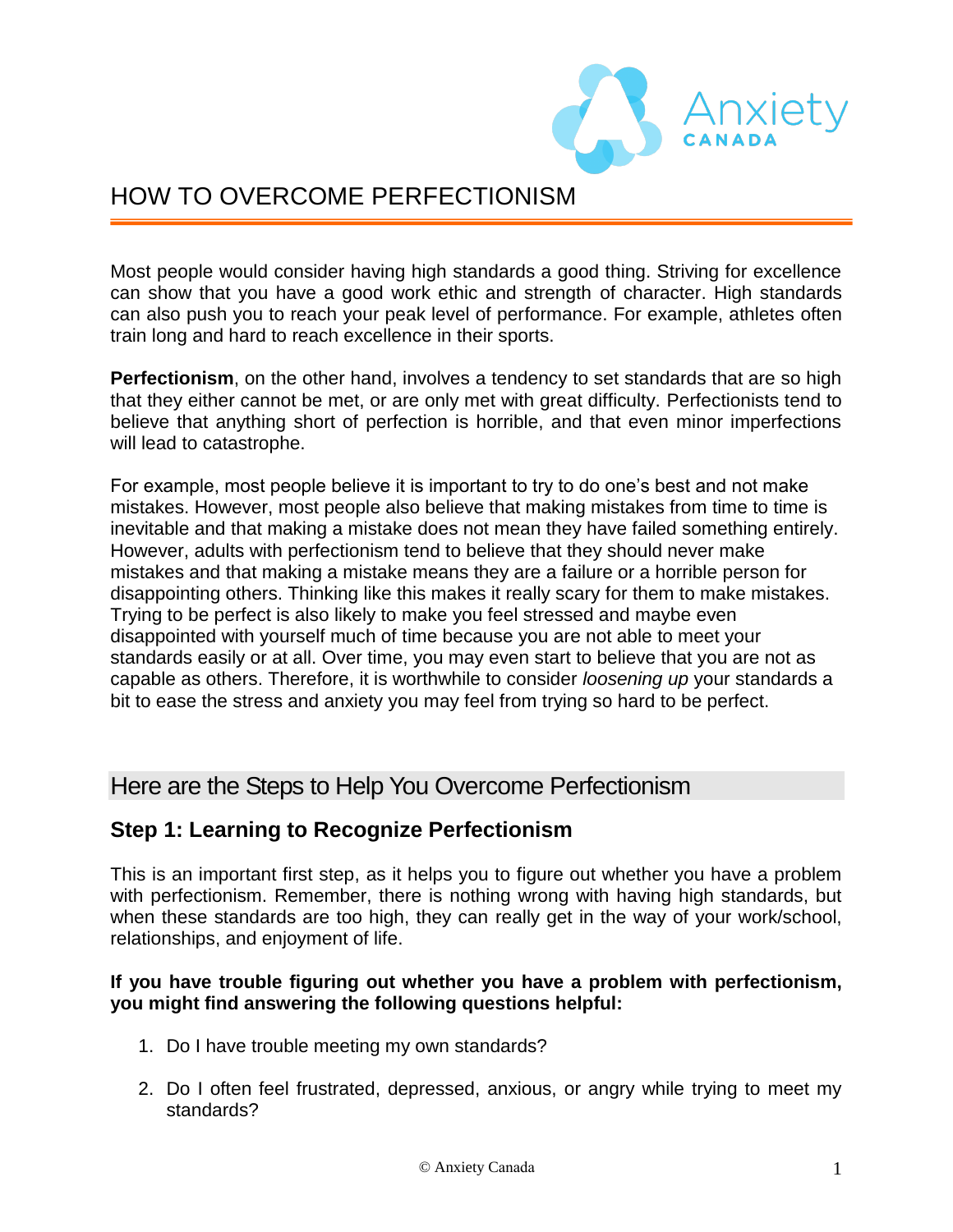- 3. Have I been told that my standards are too high?
- 4. Do my standards get in the way? For example, do they make it difficult for me to meet deadlines, finish a task, trust others, or do anything spontaneously?

**If you answered "Yes" to any of these questions you may have a problem with perfectionism.**

Perfectionism affects how one *thinks*, *behaves*, and *feels*. If you have difficulties with perfectionism, the following examples may be familiar to you:

### **Examples of perfectionistic feelings:**

Perfectionism can make you feel depressed, frustrated, anxious, and even angry, especially if you constantly criticize yourself for not doing a good enough job after spending a lot of time and effort on a task.

#### **Examples of perfectionistic thinking:**

- **Black-and-white thinking** (e.g., "Anything less than perfection is a failure", "If I need help from others, then I am weak")
- **Catastrophic thinking** (e.g., "If I make a mistake in front of my coworkers, I won't be able to survive the humiliation", "I can't handle having someone being upset with me.")
- **Probability overestimation** (e.g., "Although I spent all night preparing for a presentation, I know I won't do well", "My boss will think I am lazy if I take a couple of sick days.")
- **Should statements** (e.g., "I should never make mistakes", "I should never come across as nervous or anxious", "I should always be able to predict problems before they occur.")

#### **Examples of perfectionistic behaviour:**

- Chronic procrastination, difficulty completing tasks, or giving up easily
- Overly cautious and thorough in tasks (e.g., spending 3 hours on a task that takes others 20 minutes to complete)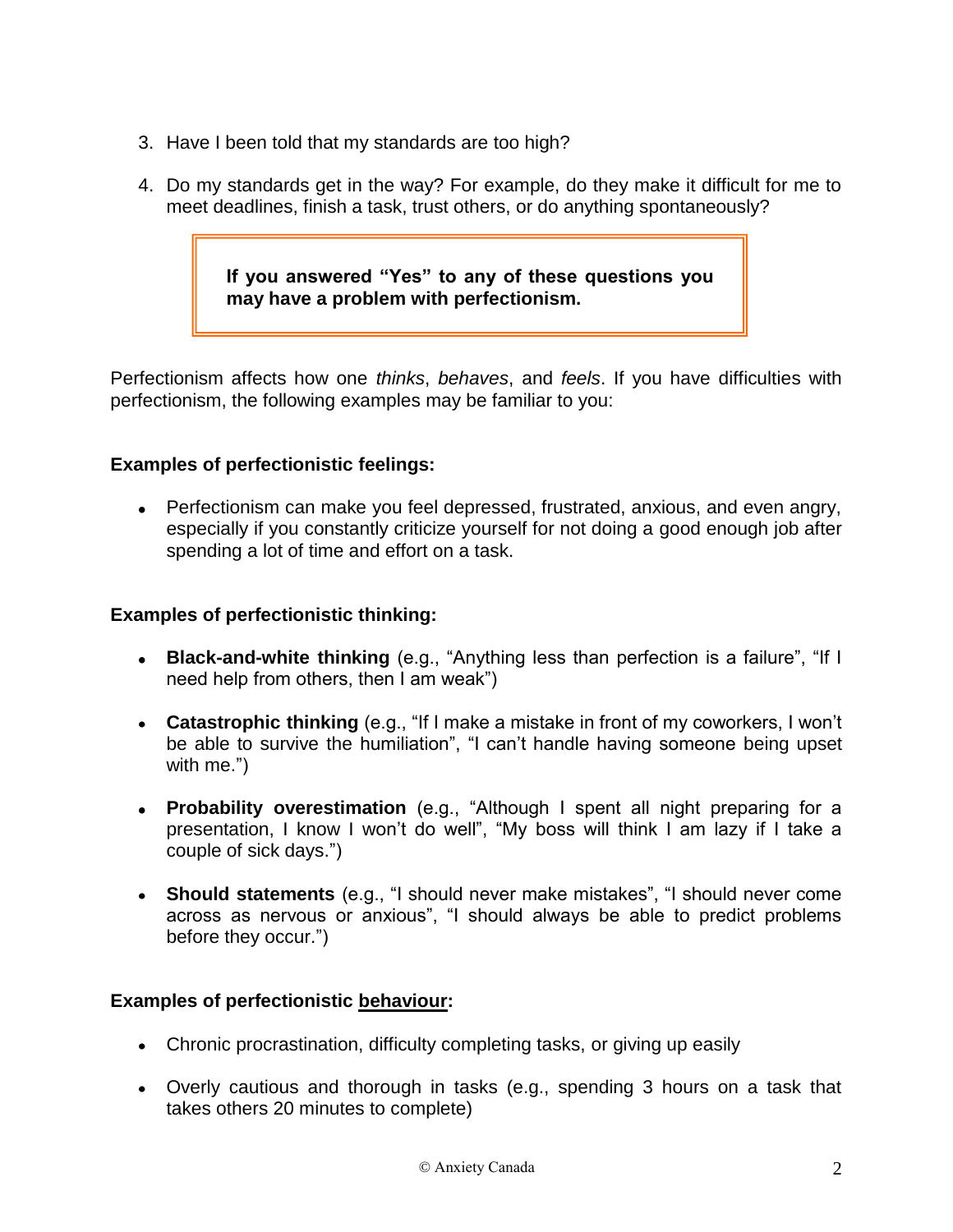- Excessive checking (e.g., spending 30 minutes looking over a brief email to your boss for possible spelling mistakes)
- Constantly trying to improve things by re-doing them (e.g., rewriting a work document several times to make it "perfect")
- Agonizing over small details (e.g., what movie to rent)
- Making elaborate "to do" lists (e.g., when to get up, brush teeth, shower, etc.)
- Avoiding trying new things and risking making mistakes

**TIP:** You might want to write down the realistic statements on cue cards and carry them with you. This can help you when you have a hard time thinking realistically.

# **Step 2: Tools to Overcome Perfectionism**



**Tool #1: Changing perfectionistic thinking**

#### **a) Realistic thinking**

- Because adults with perfectionism are often very critical of themselves, one of the most effective ways to overcome perfectionism is to replace self-critical or perfectionistic thoughts with more realistic and helpful statements.
- It is a good idea to practise these helpful statements regularly. Even if you do not believe them right away, enough repetition will turn positive realistic thoughts into a habit, and help crowd out the negative self-talk.

#### **Some examples of positive realistic statements**

- o *"Nobody is perfect!"*
- o *"All I can do is my best!"*
- o *"Making a mistake does not mean I'm stupid or a failure. It only means that I am like everyone else – human. Everyone makes mistakes!"*
- o *"It's okay not to be pleasant all the time. Everyone has a bad day sometime."*
- o *"It's okay if some people don't like me. No one is liked by everyone!"*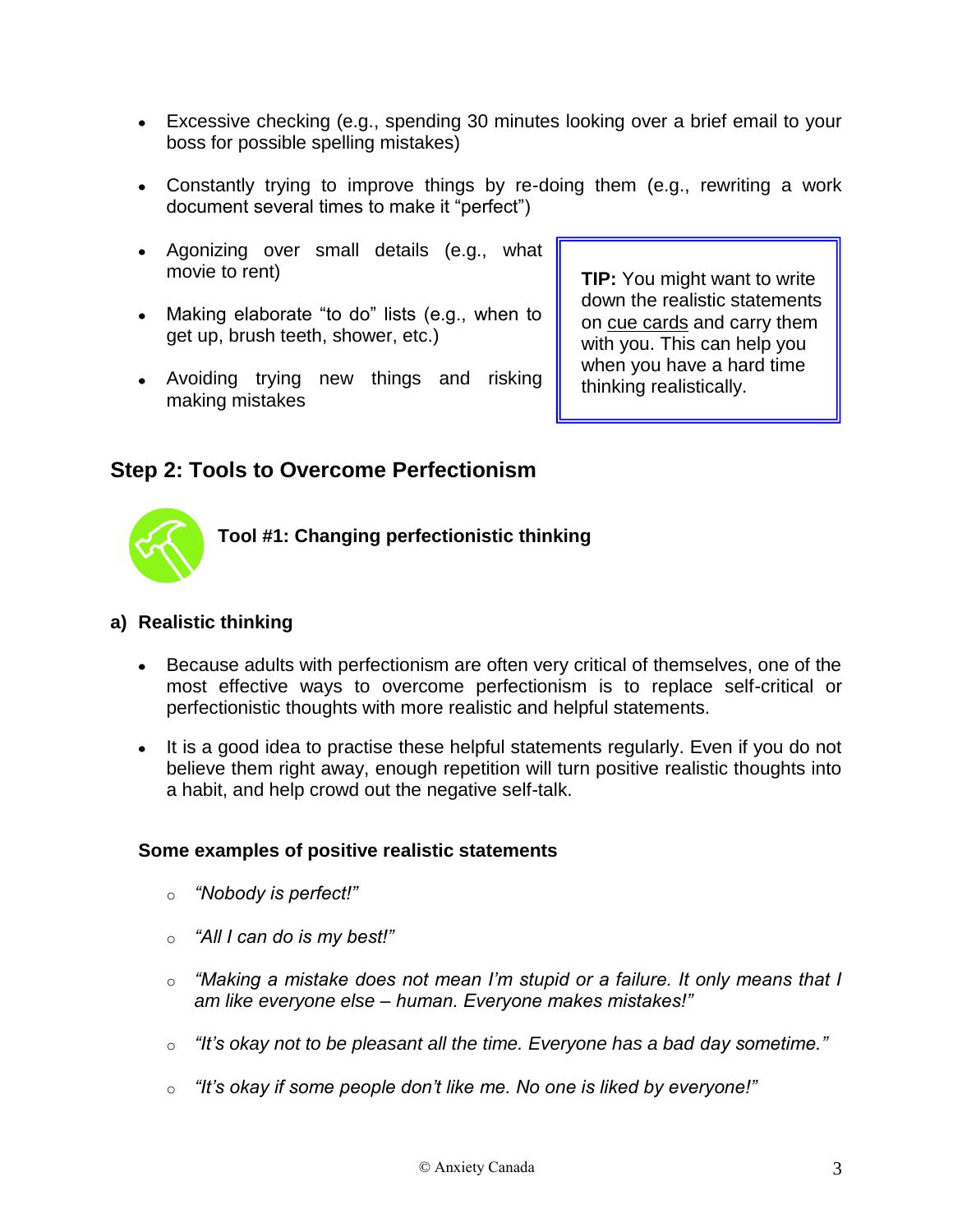### **b) Perspective taking**

Adults with perfectionism also tend to have a hard time seeing things from another person's point of view. That is, they tend not to think about how others might see a situation. For example, you may believe that you are lazy because you are only able to exercise 1 hour instead of 2 hours every day. Learning to view situations as other people might see them can help you to change some of these unhelpful beliefs.

**Going back to the "I'm lazy" example,** you can challenge this thought by asking yourself the following questions:

- o **How might someone else (e.g., a close friend) view this situation?** *Most people probably would not think they are lazy if they do not exercise 2 hours everyday. Kelly, my best friend, only has time to work out for 1 hour, 2 to 3 times a week, and feels pretty good about it.*
- o **Are there other ways to look at this?** *Maybe not being able to work out 2 hours every day is understandable given my busy schedule. Not being able to meet this standard does not mean I am lazy. Most people cannot do it.*
- o **What might I tell a close friend who was having similar thoughts?** *It is okay to only workout for 1 hour per day or even less. Working out regularly, say 2 to 3 times a week, is good enough!*

#### **c) Looking at the big picture**

- Adults with perfectionism tend to get bogged down in details and spend a lot of time worrying about "the little things" (e.g., what font to use in an email). One helpful strategy to worry less about details is to ask yourself the following questions:
	- 1. Does it really matter?
	- 2. What is the worst that could happen?
	- 3. If the worst does happen, can I survive it?
	- 4. Will this still matter tomorrow? How about next week? Next year?

### **d) Compromising**

This is a particularly helpful tool for dealing with *black-and-white thinking*. Compromising involves lowering or being more flexible with your very high standards.

For example, if you believe that making a mistake during a presentation means that you are stupid. You might try asking yourself, "**What level of imperfection**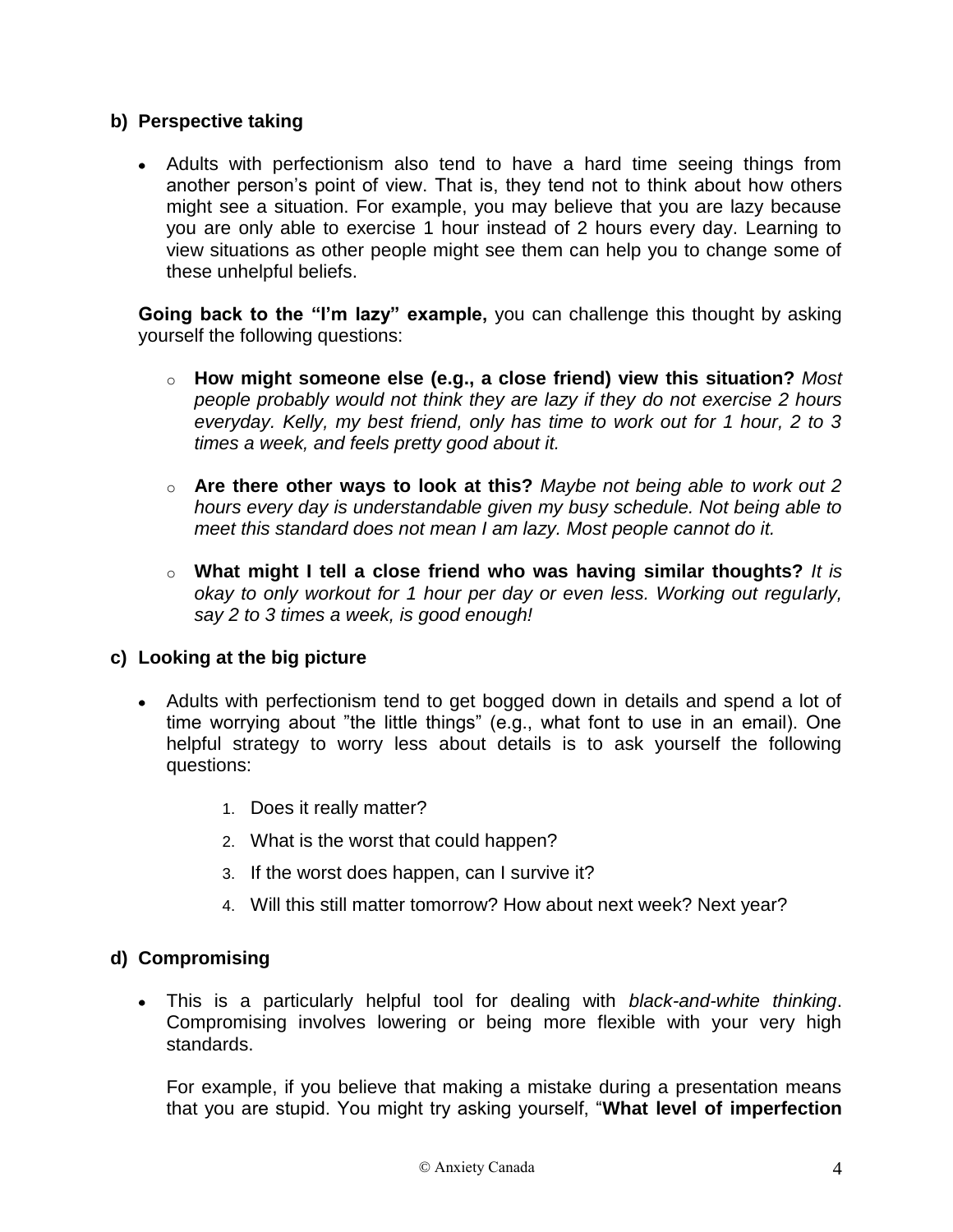**am I willing to tolerate?**" From there, you can try to come up with some lower and more reasonable standards that you are willing to accept. Because it is quite anxiety provoking when you first start trying to lower your standards, you can do so gradually, in steps. For example, the first step to more reasonable standards in this example might involve spending 3 hours instead of 5 preparing for a presentation, allowing yourself to make a mistake during 1 out of 5 presentations, or being okay with having fewer than 5 people praise your performance. *Once you are comfortable with lowering your standards a bit, lower them some more*. For example the next step might involve spending 1 hour preparing for the presentation, allowing yourself to make a mistake during 1 out 2 presentations, or being okay with not knowing what others think of your performance.



# **Tool #2: Changing perfectionistic behaviours**

Having a problem with perfectionism is a lot like having a "phobia" of making mistakes or being imperfect – you are terrified of making mistakes. Facing fears in a gradual and consistent manner is the most effective way to overcome phobias, and is called "exposure". For example, the best way to overcome a dog phobia is to gradually spend time with dogs, to learn that they are not as scary and dangerous as you initially thought.

Similarly, overcoming your "phobia" of making mistakes or being imperfect involves doing just that–gradually and purposely making mistakes and coming across as imperfect. This technique also involves gradually putting yourself into situations that you usually avoid out of a fear that things won't work out perfectly. For tips on how to reduce your fears, see **[Facing Your Fears: Exposure](https://www.anxietycanada.com/sites/default/files/FacingFears_Exposure.pdf)**.

Here are some examples to help you brainstorm items for exposure practice:

- Show up for an appointment 15 minutes late
- Leave a visible area in the house a little messy
- Tell people when you are tired (or other feelings that you consider it a weakness to have)
- Wear a piece of clothing that has a visible stain on it
- Purposely allow several uncomfortable silences to occur during lunch with a co-worker
- Purposely be a few cents short for bus fare

**Another helpful hint:** Stop yourself from engaging in excessive behaviours designed to prevent imperfection. For example, if you tend to repeatedly check written documents for mistakes, stop yourself from checking more than once. Or, spend 30 minutes instead of 2 hours to prepare for a 15 minute presentation.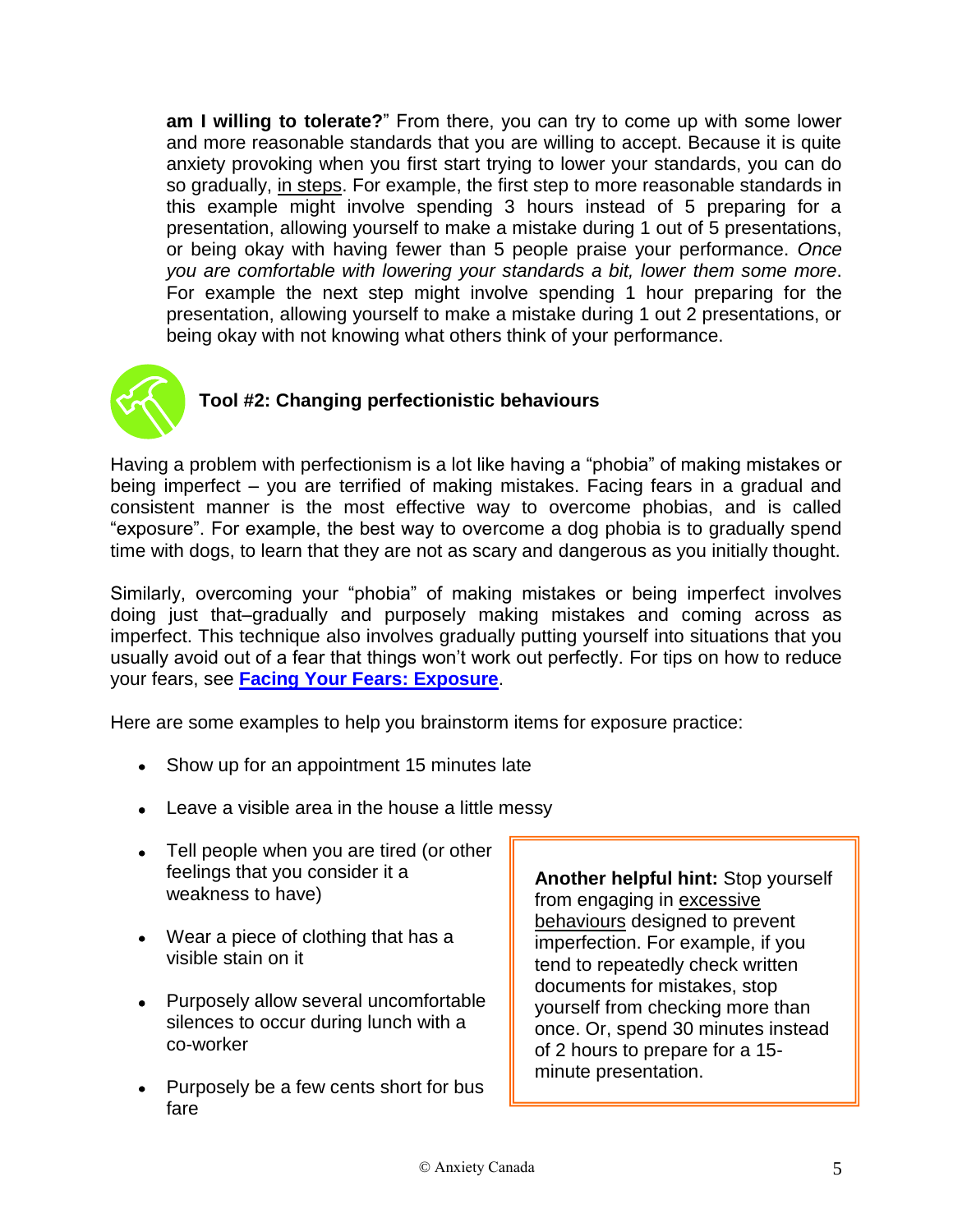- Lose your train of thought during a presentation
- Send a letter or e-mail that includes a few mistakes
- Talk at a meeting without first rehearsing what you are going to say in your head
- Try a new restaurant without first researching how good it is

**Repeated and frequent practice!** You will need to practise the technique you choose several times before you start to feel more comfortable with making mistakes. Don't be discouraged if your anxiety doesn't come down right away at first, as this is normal and expected. Keep trying and repeating the exposure as frequently as you can.

#### **More about setting realistic standards:**

Are you scared of lowering your standards because you worry that you will let too many of your standards go and make mistakes all the time? Here are some helpful tips to address your worry:

**Tip 1:** Remember, lowering your standards DOES NOT mean having *no* standards. The goal is never to make you become careless in life and perform poorly all the time. Realistic standards are standards that can actually help you to do your best without costing you things that may be important to you, such as family life, physical and mental health, and leisure time.

Do you feel ambivalent about lowering your standards? If you are not sure whether you should lower certain standards, it is a good idea to make a list of *pros* and *cons* for lowering these standards. What are the costs to holding onto these standards? Keeping the costs in mind can help you to take the brave steps towards changing.

**Tip 2:** It is okay to ask for help. Sometimes, it is difficult to know how to lower an unrealistic standard to a more reasonable level. It is a good idea to ask a supportive person who does not have problems with perfectionism to help you with setting new realistic standards.